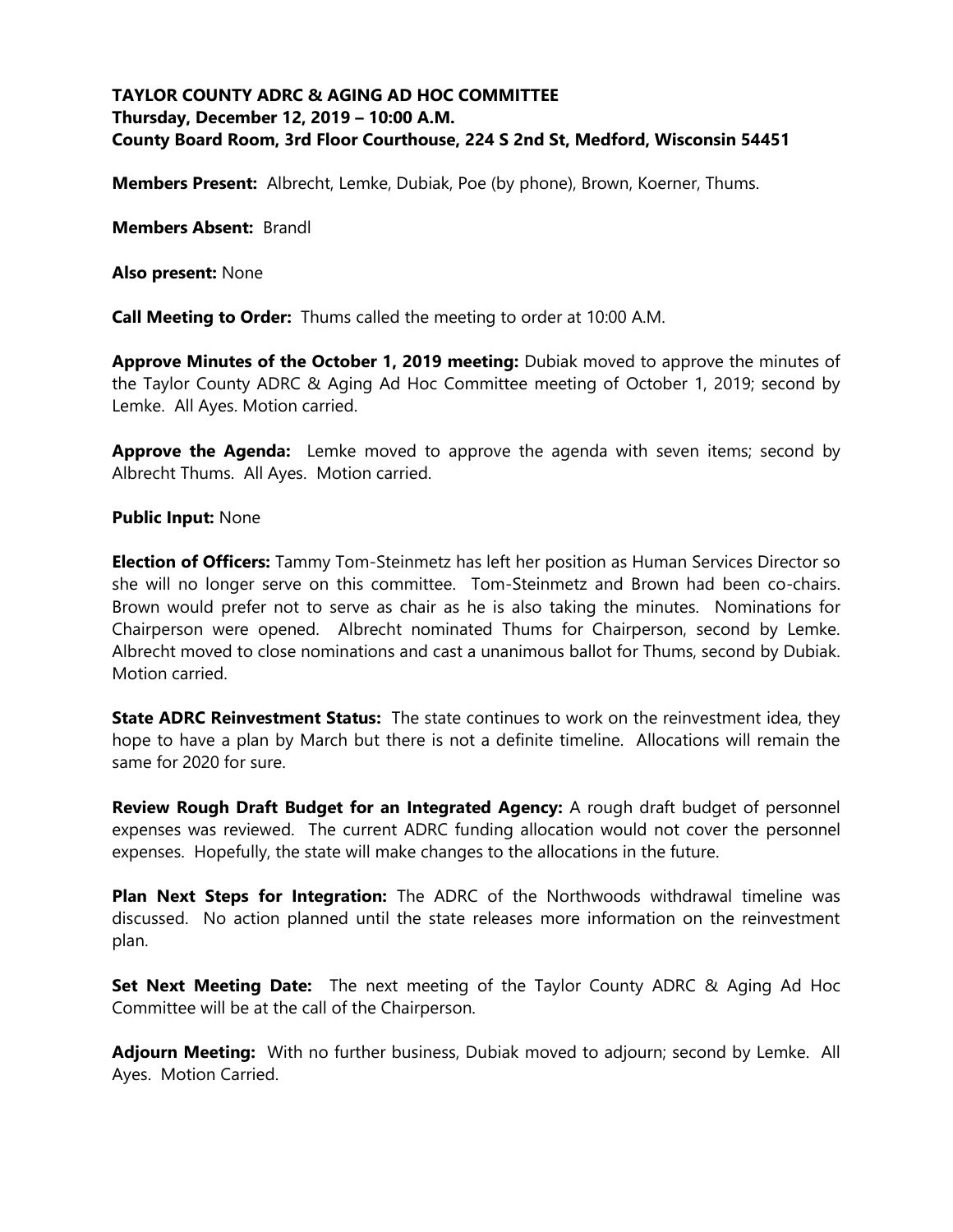# **TAYLOR COUNTY ADRC & AGING AD HOC COMMITTEE Tuesday, October 1, 2019 – 1:00 P.M. Human Services Board Room, 540 E College Ave, Medford, Wisconsin 54451**

**Members Present:** Albrecht, Lemke, Dubiak, Tom-Steinmetz, Brandl, Poe, Brown, Thums.

**Members Absent:** Koerner

**Also present:** None

**Call Meeting to Order:** Tom-Steinmetz called the meeting to order at 1:00 P.M.

**Approve Minutes of the August 8, 2019 meeting:** Thums moved to approve the minutes of the Taylor County ADRC & Aging Ad Hoc Committee meeting of August 8, 2019; second by Lemke. All Ayes. Motion carried.

**Approve the Agenda:** Albrecht moved to approve the agenda with seven items; second by Thums. All Ayes. Motion carried.

#### **Public Input:** None

**Report on the ADRC of the Northwoods September Board Meeting:** Poe reported that at their September meeting the ADRC of the Northwoods board discussed amending their bylaws to allow partners to withdraw from the regional ADRC with less than 16 months' notice. The ADRC board decided not to amend the bylaws meaning that partners are able to withdraw from the regional ADRC on January  $1<sup>st</sup>$  following 16 month's advance notice. The board felt that the provision in the bylaws that allows partners to be released with less than 16 months' notice if it is approved by a two-thirds majority of the ADRC of the Northwoods board was sufficient.

**Plan Next Steps for Integration:** The committee discussed what the next steps should be based on the report on the ADRC board meeting. Hopefully the state will provide more information on their plans for changes to ADRC funding at the meeting for ADRC directors on November 6<sup>th</sup>. There was discussion on funding, Forest County's plans and why the committee is looking at integration. It was decided that a draft budget will be put together for the next meeting so that the committee has an idea of what it would cost to operate an integrated single county ADRC and how that compares to the current ADRC funding allocation for Taylor County.

**Set Next Meeting Date:** The next meeting of the Taylor County ADRC & Aging Ad Hoc Committee will be November 12, 2019, 11:00 A.M. at the Human Services Board Room in Medford.

**Adjourn Meeting:** With no further business, Albrecht moved to adjourn; second by Dubiak. All Ayes. Motion Carried. Meeting adjourned at 1:34 P.M.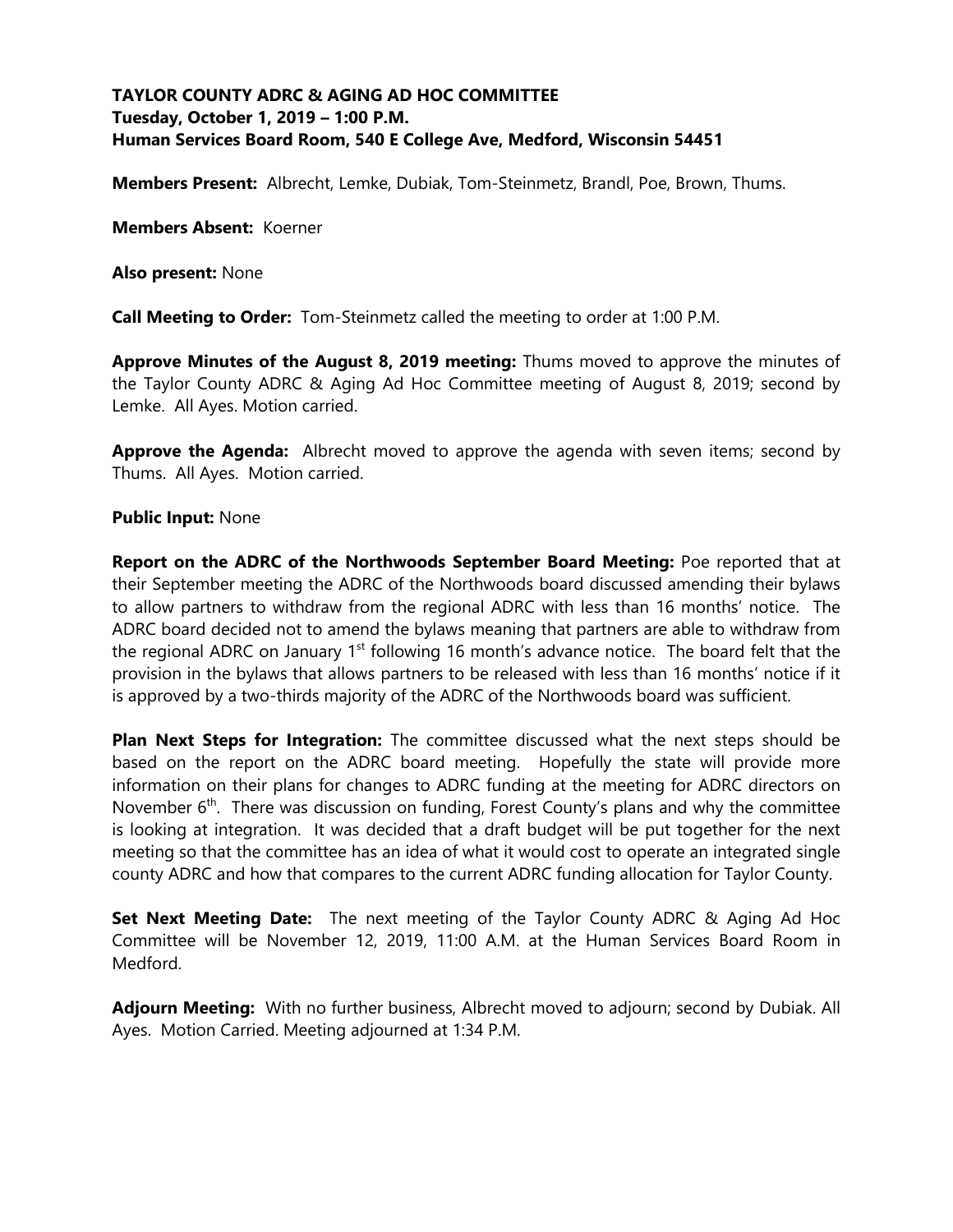# **TAYLOR COUNTY ADRC & AGING AD HOC COMMITTEE Thursday August 8, 2019 – 1:00 P.M. Human Services Board Room, 540 E College Ave, Medford, Wisconsin 54451**

**Members Present:** Albrecht, Lemke, Dubiak, Tom-Steinmetz, Brandl, Poe (by phone), Koerner, Thums.

**Members Absent:** Brown

**Also present:** Mike Bub and the Star News

**Call Meeting to Order:** Tom-Steinmetz called the meeting to order at 1:00 P.M.

**Approve Minutes of the July 23, 2019 meeting:** Dubiak moved to approve the minutes of the Taylor County ADRC & Aging Ad Hoc Committee meeting of July 23, 2019; second by Albrecht. All Ayes. Motion carried.

**Approve the Agenda:** Thums moved to approve the agenda with seven items; second by Albrecht. All Ayes. Motion carried.

**Public Input:** Mike Bub shared with the Ad Hoc Committee his concerns regarding the resolution.

**Resolution on Intent to Withdraw from the ADRC of the Northwoods:** The bylaws of the ADRC of the Northwoods allow partners to withdraw from the regional ADRC on December  $31<sup>st</sup>$ , after at least 16 months' notice has been given. In order to leave for January 2021, the Taylor County Board would need to pass a resolution and send it to the ADRC by September 1, 2019. There was discussion on current ADRC funding and changes to the funding that have been proposed, as well as the timeline for those changes. The main conclusion was that the state has not introduced a complete plan for any changes yet but is it anticipated they will do so. There was a discussion about the resolution and the merit of moving it forward or obtaining additional fiscal information. The committee discussed asking the ADRC Board to place on their agenda for discussion an action to change the bylaws so as to reduce the 16 months' notice requirement. The committee recommended 8- or 9-month notice. The recommendation will be brought to the ADRC Board. The ADRC Board meeting is on September 27, 2019. The committee decided to not to move forward with the resolution and will reintroduce it when additional information is available.

**Set Next Meeting Date:** The next meeting of the Taylor County ADRC & Aging Ad Hoc Committee will be October 1, 2019, 1:00 P.M. at the Human Services Board Room in Medford.

**Adjourn Meeting:** With no further business, Albrecht moved to adjourn; second by Lemke. All Ayes. Motion Carried. Meeting adjourned at 1:57 P.M.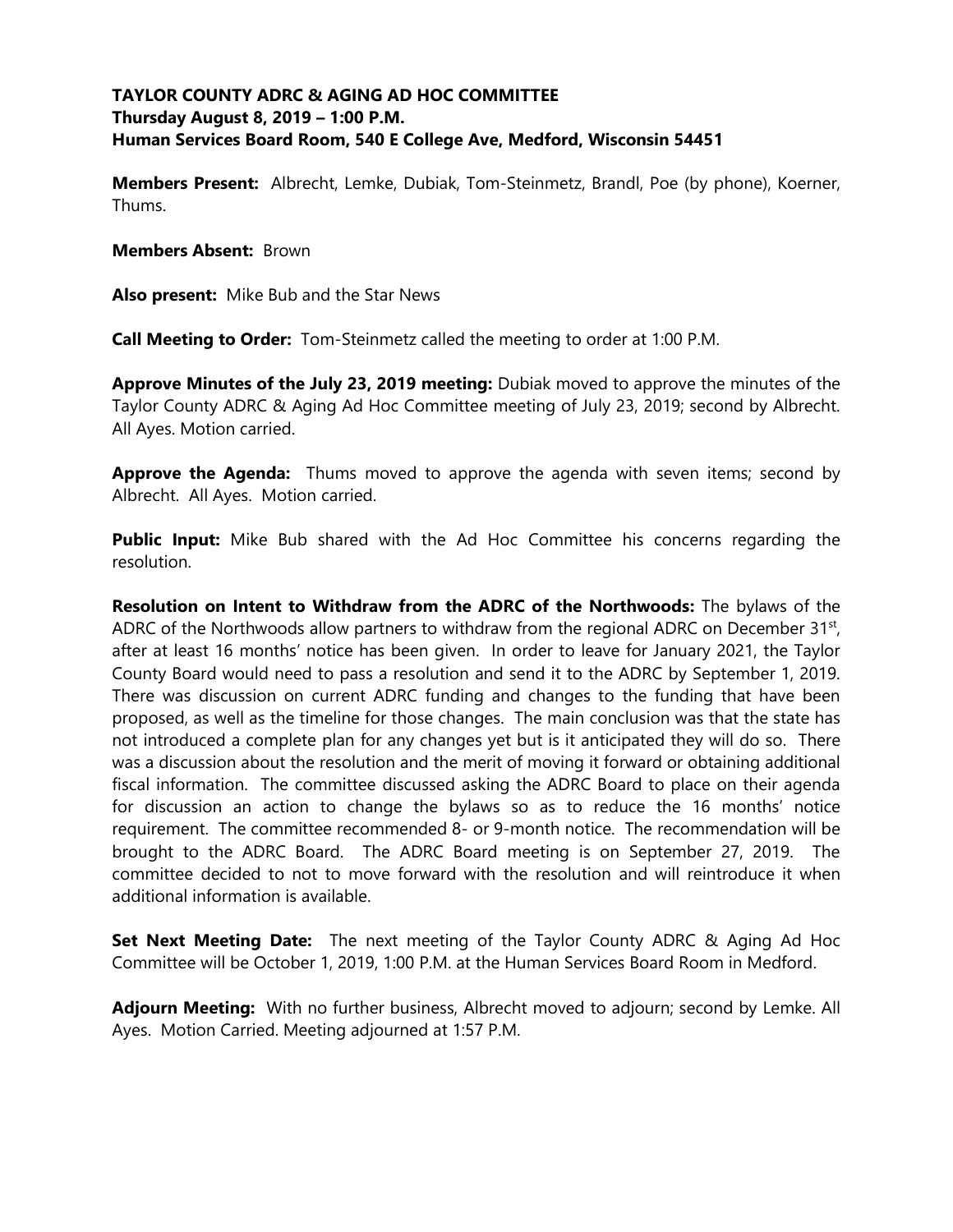# **TAYLOR COUNTY ADRC & AGING AD HOC COMMITTEE Tuesday, July 23, 2019 – 1:00 P.M. Human Services Board Room, 540 E College Ave, Medford, Wisconsin 54451**

**Members Present:** Albrecht, Lemke, Dubiak, Tom-Steinmetz, Brandl, Brown, Poe, Koerner

**Members Absent:** Thums

**Also present:** None

**Call Meeting to Order:** Tom-Steinmetz called the meeting to order at 1:00 P.M.

**Approve Minutes of the June 26, 2019 meeting:** Lemke moved to approve the minutes of the Taylor County ADRC & Aging Ad Hoc Committee meeting of June 26, 2019; second by Albrecht. All Ayes. Motion carried.

**Approve the Agenda:** Albrecht moved to approve the agenda with eight items; second by Dubiak. All Ayes. Motion carried.

#### **Public Input:** None

**ADRC & Commission on Aging Organizational Charts:** The Commission on Aging and ADRC organizational charts were reviewed. An integrated organizational chart was sketched out showing the Commission on Aging and ADRC positions all reporting to one director. The director would report to a combined ADRC & Aging committee, which would in turn report to the Taylor County Board. There was discussion about the steps that would need to be taken to implement this organizational structure. An ordinance would need to be passed to change the committee structure. Job descriptions would have to be developed for ADRC positions and then they would have to go through the JDQ process to determine their placement on the county's wage scale. The number of position authorizations would need to be increased. A plan for how to transition employees and their benefits would need to be developed. Funding would need to be clarified.

**Resolution on Intent to Withdraw from the ADRC of the Northwoods:** The bylaws of the ADRC of the Northwoods allow partners to withdraw from the regional ADRC on December 31<sup>st</sup>, after at least 16 months' notice has been given. There was discussion on leaving the regional ADRC for January 2021 or January 2022. In order to leave for January 2021, the Taylor County Board would need to pass a resolution and send it to the ADRC by September 1, 2019. There was discussion on current ADRC funding and changes to the funding that have been proposed, as well as the timeline for those changes. The main conclusion was that the state has not introduced a complete plan for any changes yet but is it anticipated they will do so. A draft resolution was reviewed. It will be adjusted and brought to the next meeting for approval. The Commission on Aging committee and Human Services board will also consider the resolution at their August meetings so that it could be sent to the County Board with the support of all three committees. Discussion followed on what other information should accompany the resolution.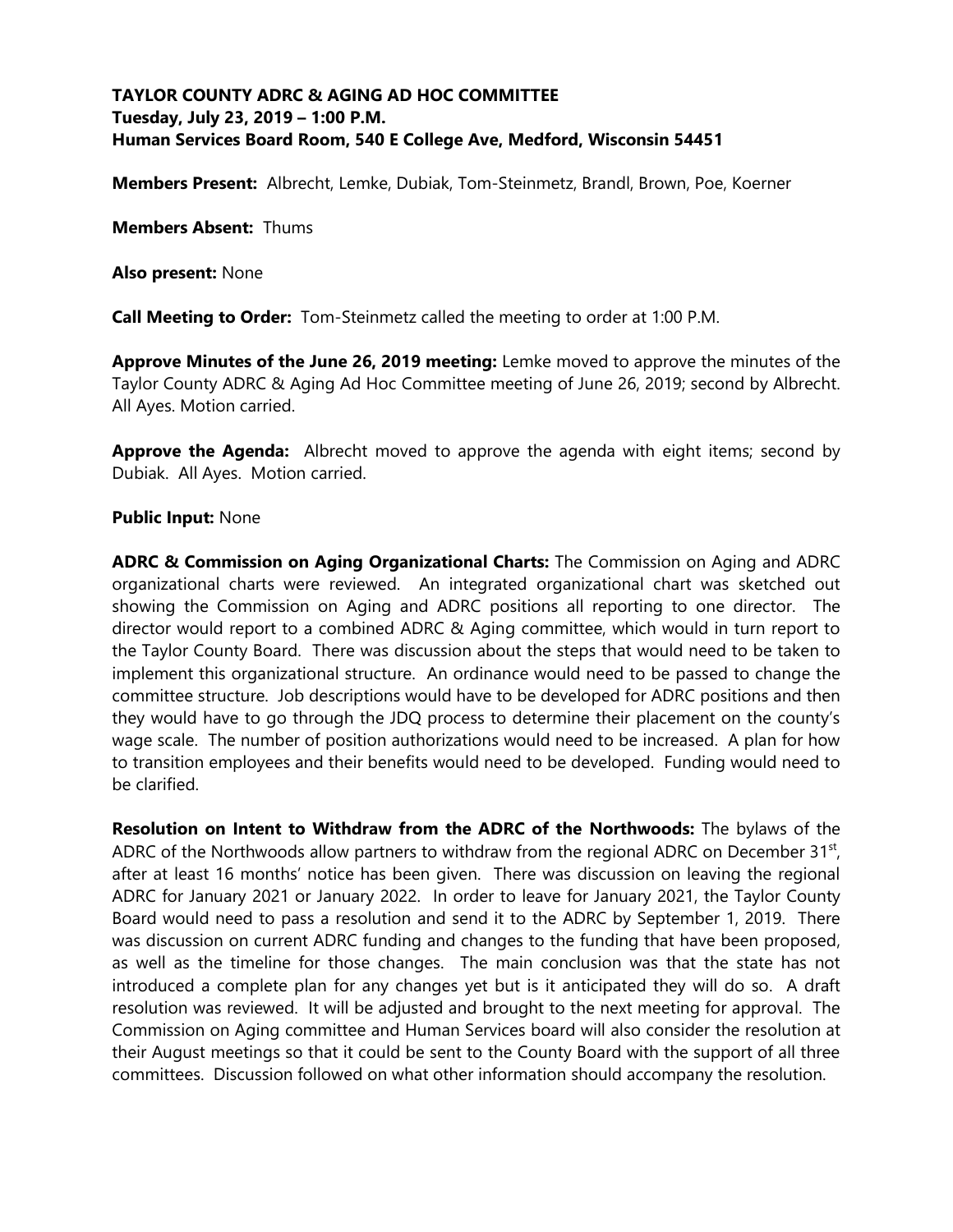**Set Next Meeting Date:** The next meeting of the Taylor County ADRC & Aging Ad Hoc Committee will be August 8, 2019, 1:00 P.M. at the Human Services Board Room in Medford.

**Adjourn Meeting:** With no further business, Albrecht moved to adjourn; second by Lemke. All Ayes. Motion Carried. Meeting adjourned at 1:57 P.M.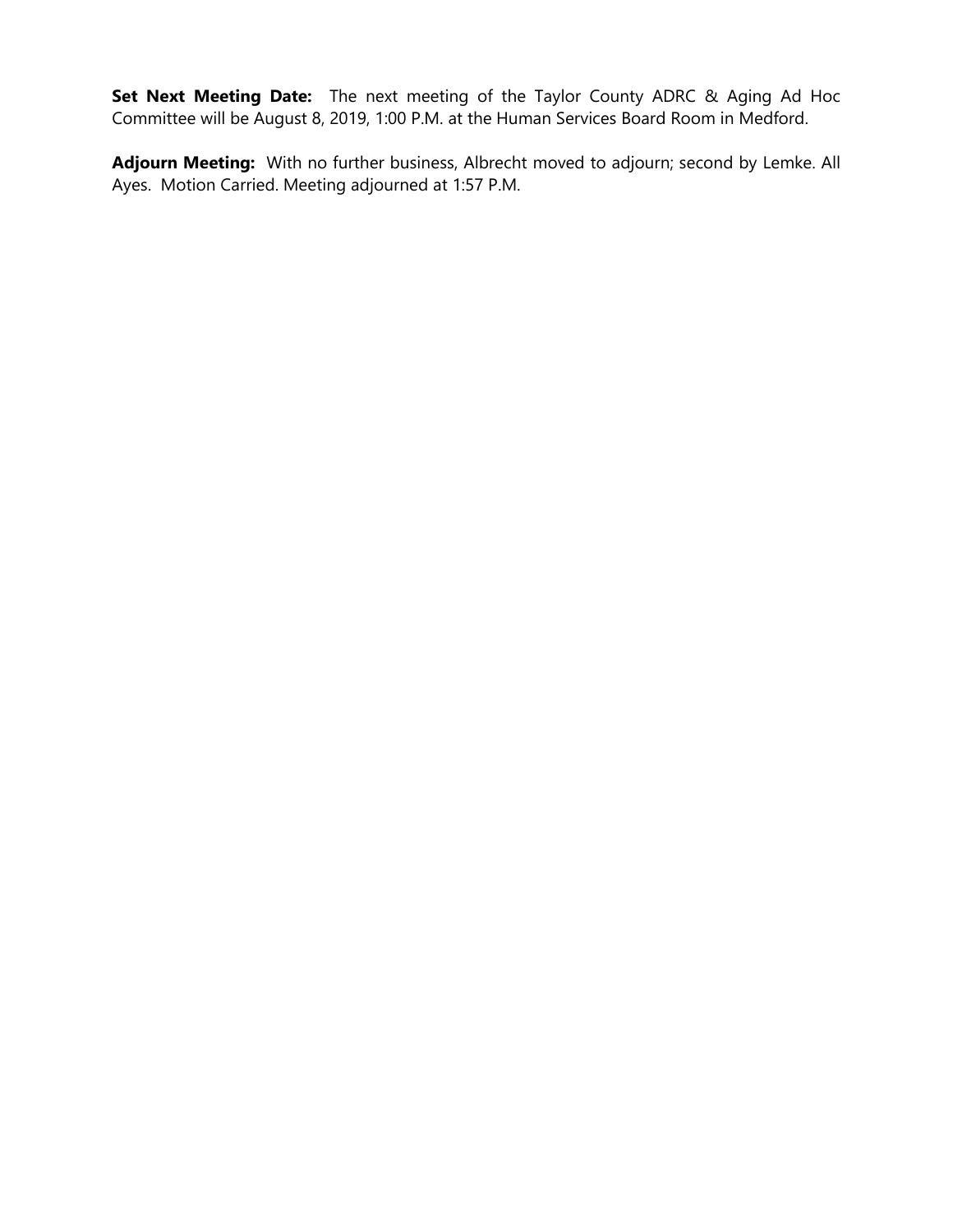## **TAYLOR COUNTY ADRC & AGING AD HOC COMMITTEE Wednesday, June 26, 2019 – 10:00 A.M. Human Services Board Room, 540 E College Ave, Medford, Wisconsin 54451**

**Members Present:** Albrecht, Lemke, Dubiak, Tom-Steinmetz, Brandl, Brown, Poe

#### **Members Absent:** Thums

**Also present:** Becky Dahl & Roby Fuller with the ADRC of Eagle Country joined the meeting by phone.

**Call Meeting to Order:** Tom-Steinmetz called the meeting to order at 10:00 A.M.

**Approve the Agenda:** Dubiak moved to approve the agenda with ten items; second by Lemke. All Ayes. Motion Carried.

#### **Public Input:** None

**Election of Officers:** There was discussion about who should serve as chairperson. Dubiak moved to elect Tom-Steinmetz and Brown as co-chairpersons for the committee; second by Albrecht. Motion carried.

**Phone Conversation with ADRC of Eagle Country:** Becky Dahl, Regional Manager of the ADRC of Eagle Country and Roby Fuller, Director of the ADRC of Eagle Country Prairie du Chien location joined the meeting by phone. They spoke about the structure of the ADRC of Eagle Country. All four of their offices started out with ADRC and Aging integrated. The Prairie du Chien location is a stand-alone department of Crawford County and has 7 full-time staff; a Director, a Disability Benefits Specialist, an Elder Benefits Specialist, 2 Information & Assistance Specialists, a Home-delivered Meals & Outreach Coordinator and an Administrative Assistant. I & A Specialists can recommend as services when visiting people in their home and can-do reviews for the National Family Caregiver Support Program. They do not capture as much MA drawdown when they help with this program, but it has other benefits. Staff is required to remain unbiased and provide all options for services, not just those provided through the ADRC. Adult Protective Services is provided through the Human Services departments in all four counties, but there is a good working relationship between APS and the ADRC. Crawford, Juneau and Richland Counties do not put any county levy into the ADRC programs. Sauk County does put levy into the ADRC programs, mostly because their wages are significantly higher than the other counties. All four counties put some county levy into the Aging programs. It can be a challenge to explain to board members how the budget works, which parts are funded by ADRC money and which parts are funded by Aging money. Supervision authority can be challenging at times with a regional model.

**Review Structure and Purpose of ADRC & Aging AD Hoc Committee:** The structure of a county board committee was reviewed, including that agendas are posted, minutes published and that meetings are open to the public unless specifically noticed for closed session. The purpose of the committee is to come up with a recommendation on integrating the Aging &